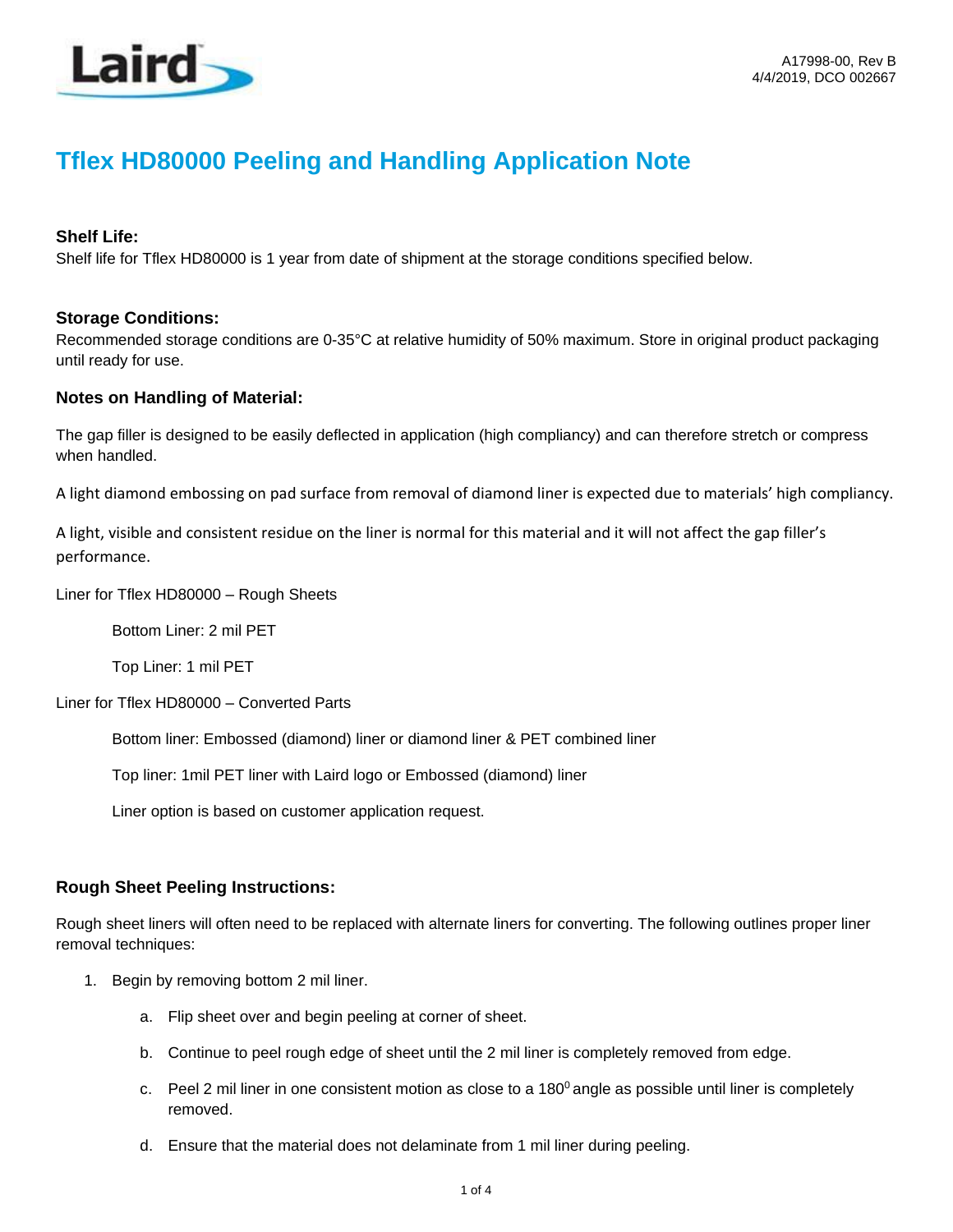

- 2. Replace peeled side with desired liner, such as blue diamond embossed liner.
- 3. Flip sheet over to begin peeling 1 mil liner (if necessary.)
- 4. If removal of 1 mil liner is necessary, remove similarly to 2 mil liner.
- 5. Replace 1 mil liner with correct replacement liner
- 6. Re-label sheet as necessary

#### **Cut-Through Part Application Instructions:**

1. Remove the embossed (diamond) liner by separating it from the pad at one corner. Peel back the liner in one swift, consistent motion as close to an  $180^\circ$  angle as possible.



2. Place the exposed side of the gap filler on the desired substrate by applying slight force to ensure the gap filler sticks.

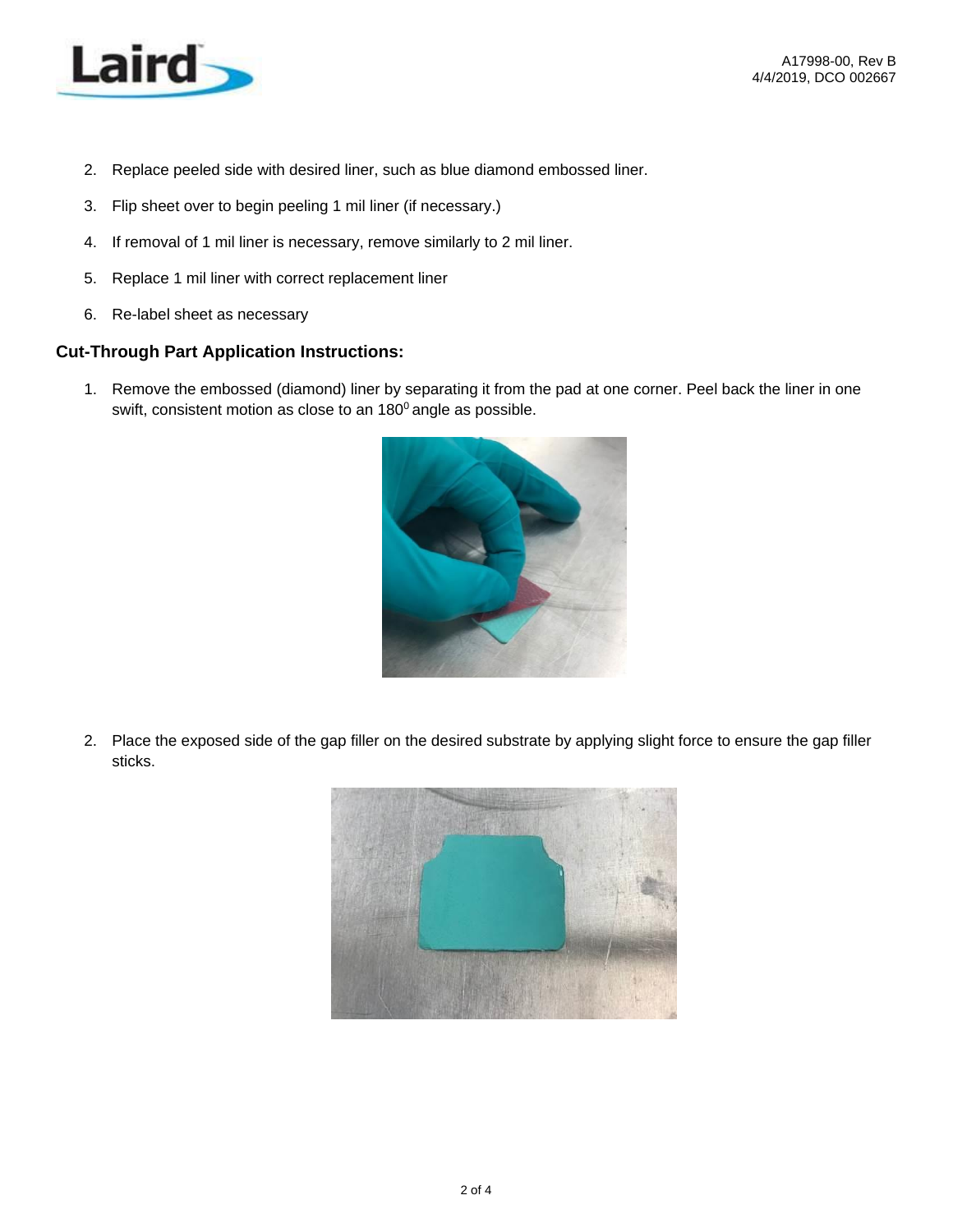

3. Peel off the remaining clear or embossed liner by separating it from the pad at one corner. Peel back the liner in one swift, consistent motion as close to an 180<sup>0</sup> angle as possible.



## **Kiss Cut Part Application Instructions:**

- 1. If top liner is not cut through, remove the top liner by separating it from the pad at one corner. Peel back the liner in one swift, consistent motion as close to an  $180^\circ$  angle as possible.
- 2. If Material has cut-through top liner, wait to peel off liner until part is separated from bottom liner



3. Peel the gap filler from the corner to make it separate from the bottom liner. Place the gap filler onto desired substrate.